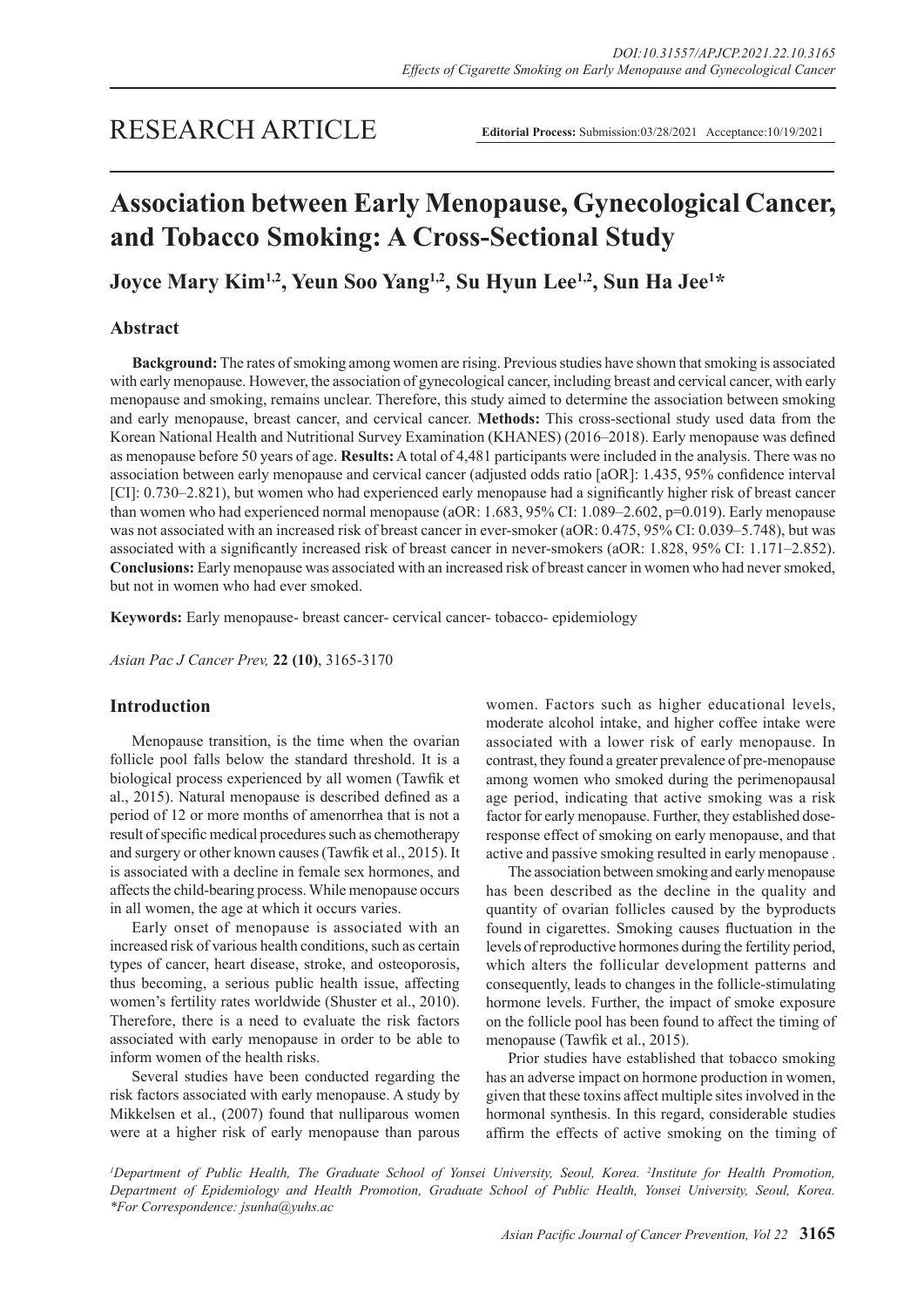#### *Joyce Mary Kim et al*

menopause. This aspect is also evident in the study given that a significant proportion of active and former smokers experienced early menopause (Hyland et al., 2015).

Prenatal smoke exposure has been found to lead to early menopause by damaging the follicles and suppressing their formation. A study by Lutterodt et al., (2009) found that prenatal smoke exposure damaged the somatic cells during the process of ovarian development, which could lead to early menopause. The higher risk of early menopause due to smoking makes women vulnerable to developing various health conditions such as gynecological cancers.

It is fundamental to note that menopause typically occurs between the ages of 45 to 55 years (Gold, 2011). For instance, Korean women have a 49.2-year average of menopause. However, this stage can occur earlier in life as a result of multiple factors. While some women dread menopause, others may find it relieving owing to the associated pain and other menstrual complications. In this regard, menopause symptoms vary from one woman to another, and they may be confused for other natural biological processes (Park et al., 2002).

The current trend of increasing prevalence of smoking in women and the close connection between smoking and early menopause is a critical public health concern. While previous studies have addressed the association between smoking and early menopause , the association of gynecological cancer, including breast and cervical cancer, with early menopause and smoking, is not clear. Therefore, this study aimed to investigate the association of early menopause, breast cancer, and cervical cancer with smoking.

## **Materials and Methods**

This cross-sectional study used data from the  $7<sup>th</sup>$ editions of Korean National Health and Nutritional Survey Examination (KHANES), conducted from 2016 to 2018 by Korea Centers for Disease Control and Prevention, Ministry of Health and Welfare. The KNHANES is an annual cross-sectional survey, and its target population comprises nationally representative non-institutionalized South Korean citizens. The study population was screened for eligibility by KNHANES (Kweon et al., 2014). The gross population sample for this study, comprising 24,269 participants was selected between 2016 and 2018. Since this study was women-centric, 11,071 men were excluded from this study population leaving 13,198 women. Women aged < 40 years, and those who were pregnant or menstruating were excluded. Additionally, women who failed to answer the study questions regarding menopause, and those who provided responses such as 'do not know,' or had missing responses, were excluded. This resulted in the exclusion of an additional 8,717 participants from the study population. Women aged 40–80 years who were comfortable with answering questions on their menopause status were included. Finally, a total of 4,481 women were included in this analysis. Figure 1 presents a flow diagram of the study inclusion and exclusion criteria. In the logistic regression models, early menopause was defined as menopause that occurred before the age of 50

years, while normal menopause was defined as menopause that occurred at 50 years of age or above. In this study, the exposure variable was menopause (early menopause) resulting owing to smoking. The outcome of this exposure was gynecological cancer, which included cervical and breast cancers. Statistical analyses were performed using the SAS software, version 9.4 (SAS Institute).

The target population was first assessed for breast and cervical cancers. The variables considered were as follows: age  $(40-49, 50-59,$  and  $> 60$  years), age at menopause (20–29, 30–39, 40–49, 50–59, and > 60 years), educational level (high school and college), household income (low, mid-low, mid-high, high), smoking status (current, sometimes, former, never, and do not know), drinking status (yes, no, do not know), body mass index (BMI) (underweight, normal, overweight), and exercise (yes, no). An analysis was conducted on the percentage of participants who experienced menopause at the various ages. Two models were used to calculate the odds ratio (OR) for breast cancer and cervical cancer based on the menopausal status. The first model was a crude model, which included the OR and 95% CIs for gynecological cancers with respect to the occurrence of menopause. The second model was an adjusted model, in which the ORs and 95% CIs for gynecological cancers with respect to the menopause status were adjusted for the variables in the study. The variables included in the second model were educational level, smoking status, drinking status, household income, BMI, and exercise.

OR was used to evaluate the possibility of occurrence of breast and cervical cancer in women who had early menopause. It compares the odds of an event occurring after exposing the participant to specific risk factors with the odds of the same event in a controlled situation, where the participant is not exposed to any risk factor. In this study, OR enabled the understanding of the likelihood of developing cervical and breast cancers in women who experienced early menopause, and the possibility of cancer occurring in women who experienced menopause at the average age. Further, the OR enabled us to determine the relationship of early menopause, breast cancer, and cervical cancer with tobacco smoking in Korean women.

#### **Results**

Of the 4,841 study participants, 3,037 (67.78%), 1,358 (30.31%), and 86 (1.92%) were  $\geq 60$ , 50-59, and 40-49 years old, respectively. Menopause was experienced by women across all age groups. As shown in Table 1, menopause was mostly experienced by the participants among ages  $40-49$  (n = 1,796; 40.08%) and 50-59 ( $n = 2,547; 56.84%$ ). In contrast, it was least experienced by patients in the age-group 20-29 ( $n = 1$ ;  $0.02\%$ ).

Of the participants, 86.89% had a high school education and 13.11% had a college education. Most of the participants were from low- (33.91%) and mid-lowincome (25.75%) families. Regarding the smoking status, 4,149 (92.59%) had never smoked, 127 (2.83%) were current smokers, 157 (3.50%) were former smokers, 29 (0.65%) were occasional smokers and 19 (0.42%) reported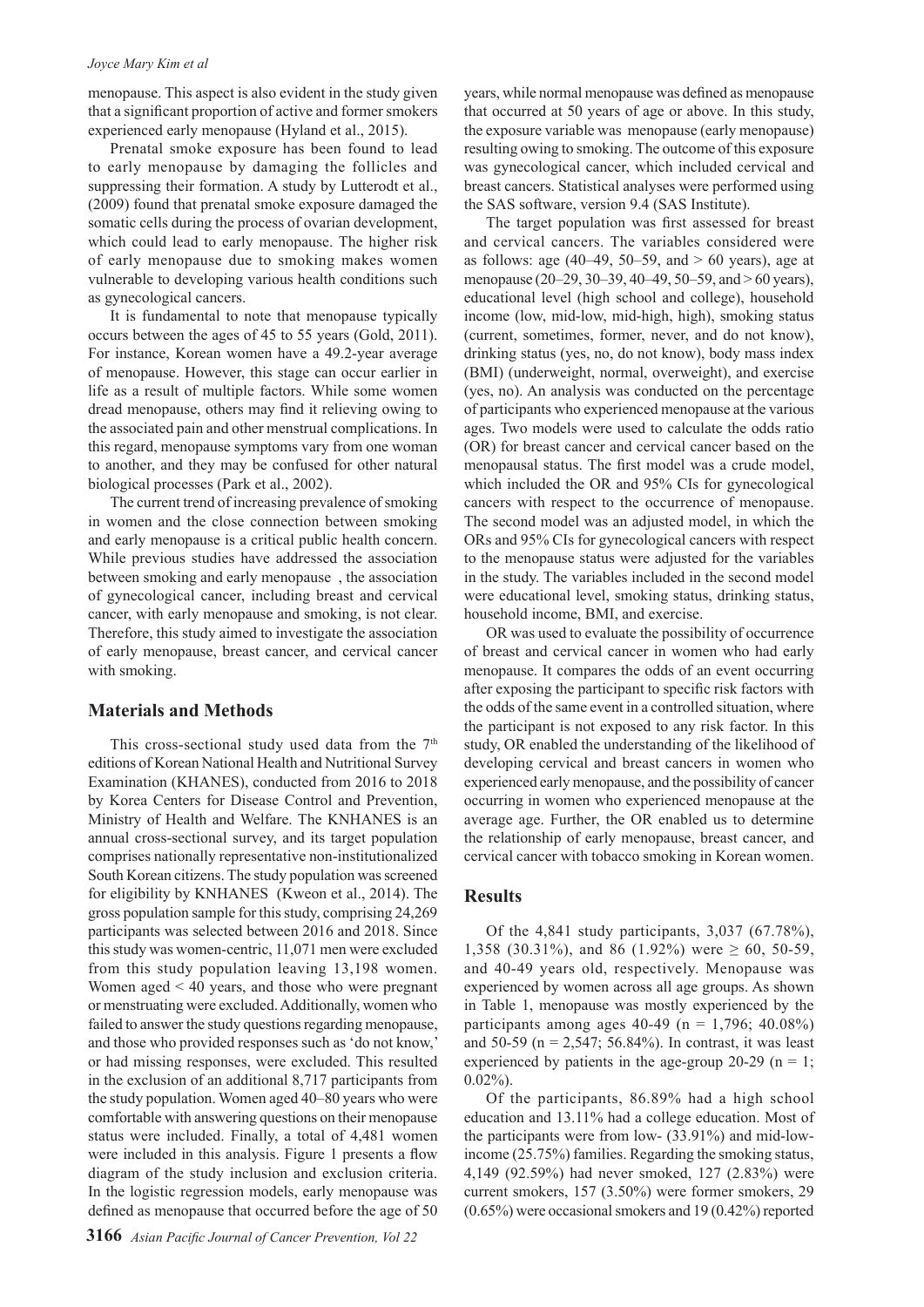their smoking status as 'do not know.' Regarding alcohol consumption, 1,208 (26.96%) were current drinkers, 3,259 (72.72%) were non-drinkers, and 14 did not report their drinking status. For the BMI, 1,728 (38.8%) were underweight, 1,088 (24.43%) were of normal weight, and 1,638 (36.78%) were overweight. Additionally, a majority of the participants exercised (2,463, 54.97%). The distribution of gynecological cancers (cervical and breast) among the participants categorized according to the identified variables are summarized in Table 1.

Model 1, the crude model, revealed an increased likelihood of breast cancer and cervical cancer in women who experienced early menopause. ORs for breast and cervical cancers were 1.613 (95% CI: 1.048-2.481) and 1.615 (95% CI: 0.828-3.149), respectively, using normal menopause as the reference group. In contrast, there was a reduced possibility of cancer in women who experienced normal menopause. In Model 2, the adjusted model, the ORs were adjusted for educational levels, household income, exercise, BMI, and smoking and drinking habits. The adjusted ORs for breast and cervical cancer with respect to early menopause were 1.683 and 1.435, respectively. Additionally, the adjusted ORs for breast and cervical cancer among never-smokers were 1.828 (95% CI: 1.171–2.852) and 1.336 (95% CI: 0.653–2.734), respectively (Tables 2 and 3).

Table 1. General Characteristics of the Study Population

| Variables               | Total (N=4,481)" | <b>Breast Cancer</b> |                | Cervical Cancer |                |
|-------------------------|------------------|----------------------|----------------|-----------------|----------------|
|                         |                  | Yes                  | N <sub>0</sub> | Yes             | N <sub>0</sub> |
| Age                     |                  |                      |                |                 |                |
| 40-49                   | 86 (1.92)        | 4(5.56)              | 82 (1.87)      | 1(2.86)         | 85 (1.91)      |
| 50-59                   | 1,358 (30.31)    | 29 (34.12)           | 1,329 (30.23)  | 10(28.57)       | 1,348 (30.32)  |
| $60 = <$                | 3,037 (67.78)    | 52(61.18)            | 2,985 (67.90)  | 24 (68.57)      | 3,013 (67.77)  |
| Menopause               |                  |                      |                |                 |                |
| $20 - 29$               | 1(0.02)          | 0(0)                 | 1(0.02)        | 0(0)            | 1(0.02)        |
| 30-39                   | 105(2.34)        | 3(3.53)              | 102(2.32)      | 2(5.71)         | 103(2.32)      |
| 40-49                   | 1796 (40.08)     | 43 (50.59)           | 1,753 (39.88)  | 17(48.57)       | 1,779 (40.01)  |
| 50-59                   | 2,547 (56.84)    | 39 (45.88)           | 2,508 (57.05)  | 16(45.71)       | 2,531 (56.93)  |
| $60 \leq$               | 32(0.71)         | 0(0.0)               | 32(0.73)       | 0(0.00)         | 32(0.73)       |
| Educational level*      |                  |                      |                |                 |                |
| ≤Highschool             | 3,892 (86.89)    | 65 (76.47)           | 3,827 (87.10)  | 31 (88.57)      | 3,861 (86.88)  |
| $\geq$ College          | 587 (13.11)      | 20(23.53)            | 567 (12.90)    | 4(11.43)        | 583 (13.12)    |
| Household Income**      |                  |                      |                |                 |                |
| Low                     | 1,513 (33.91)    | 24 (28.24)           | 1,489 (34.02)  | 18 (51.43)      | 1,495 (33.77)  |
| Mid-low                 | 1,149(25.75)     | 22 (25.88)           | 1,127(25.75)   | 11(31.43)       | 1,138(25.71)   |
| Mid-high                | 910 (20.39)      | 20(23.53)            | 890 (20.33)    | 3(8.57)         | 907 (20.49)    |
| High                    | 890 (19.96)      | 19(22.35)            | 871 (19.90)    | 3(8.57)         | 887 (20.04)    |
| <b>Smoking Status</b>   |                  |                      |                |                 |                |
| Current                 | 127(2.83)        | 0(0)                 | 127(2.89)      | 2(5.71)         | 125(2.81)      |
| Sometimes               | 29(0.65)         | 0(0)                 | 29(0.66)       | 1(2.86)         | 28(0.63)       |
| Former                  | 157(3.50)        | 3(5.53)              | 154 (3.50)     | 1(2.86)         | 156(3.51)      |
| Never                   | 4,149 (92.59)    | 82 (96.47)           | 4,067 (92.52)  | 31 (88.57)      | 4118 (92.62)   |
| Do Not know             | 19(0.42)         | 0(0)                 | 19(0.43)       | 0(0)            | 19(0.43)       |
| Drinking                |                  |                      |                |                 |                |
| Yes                     | 1,208 (26.96)    | 26 (30.59)           | 1,182 (26.89)  | 12 (34.29)      | 1,196 (26.90)  |
| No                      | 3,259 (72.73)    | 59 (69.41)           | 3,200 (72.79)  | 23 (65.71)      | 3,236 (72.78)  |
| Do Not know             | 14(0.31)         | 0(0)                 | 14(0.32)       | 0(0)            | 14(0.31)       |
| BMI***                  |                  |                      |                |                 |                |
| Underweight $(\leq 23)$ | 1,728 (38.80)    | 37(43.53)            | 1,691(38.70)   | 12(34.29)       | 1,716 (38.83)  |
| Normal $(23~24.9)$      | 1,088 (24.43)    | 21 (24.71)           | 1,067(24.42)   | 13(37.14)       | 1,075(24.33)   |
| Overweight $(\geq 25)$  | 1,638 (36.78)    | 27 (31.76)           | 1,611 (36.87)  | 10(28.57)       | 1,628 (36.84)  |
| Exercise                |                  |                      |                |                 |                |
| Yes                     | 2,463 (54.97)    | 43 (50.59)           | 2,420 (55.05)  | 20(57.14)       | 2,443 (54.95)  |
| $\rm No$                | 2,018 (45.03)    | 42 (49.41)           | 1,976 (44.95)  | 15 (42.86)      | 2,003 (45.05)  |

\*, Educational level -missing number N=2 (excluded); \*\*, Household income - missing number N=19 (excluded); \*\*\*, BMI - missing number N=27 (excluded)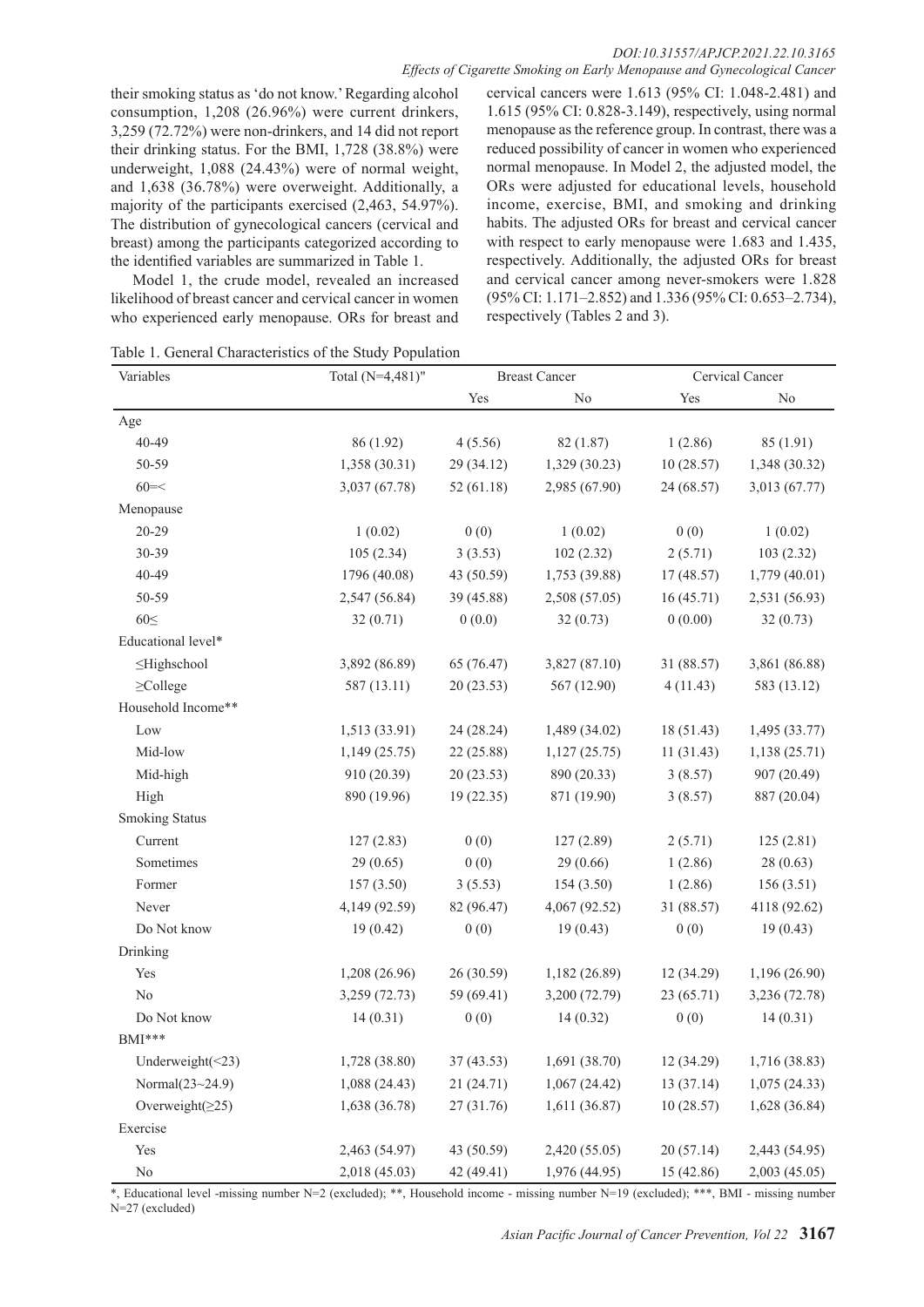

Figure 1. Flowchart of the Inclusion and Exclusion Criteria

# **Discussion**

The variables considered in this research aimed to classify the study population according to their respective characteristics. This study focused on identifying how the selected variables affected the possibility of developing gynecological cancers (breast and cervical) in women experiencing early menopause. The ORs of breast cancer and cervical cancer according to the age at menopause were analyzed.

The two models revealed a higher OR for breast cancer and cervical cancer according to the age at menopause. The first model indicated that early menopause increased the potential of breast cancer and cervical cancer in women. The second model suggested that early menopause was attributable to the study variables, namely household income, BMI, exercise, smoking and drinking habits,

Table 3. Odds Ratios (95% Confidence Intervals) of Early Menopause According to the Smoking Status

| Table 2. Odds Ratios (95% Confidence Intervals) for |  |  |  |  |
|-----------------------------------------------------|--|--|--|--|
| the Risk of Gynecological Cancer According to Early |  |  |  |  |
| Menopause Status                                    |  |  |  |  |

| Early Menopause      |                          |                   |                            |                   |  |  |
|----------------------|--------------------------|-------------------|----------------------------|-------------------|--|--|
|                      | (Unadjusted*)<br>Model I |                   | $(Adjusted**)$<br>Model II |                   |  |  |
|                      | OR                       | CI                | OR.                        | C.                |  |  |
| Cancer               |                          |                   |                            |                   |  |  |
| <b>Breast Cancer</b> | 1.613                    | $(1.048 - 2.481)$ | 1.683                      | $(1.089 - 2.602)$ |  |  |
| Cervical Cancer      | 1.615                    | $(0.828 - 3.149)$ | 1.435                      | $(0.730 - 2.821)$ |  |  |
|                      |                          |                   |                            |                   |  |  |

Values are presented as Odd Ratio (95% confidence interval); \*Model I, unadjusted; \*\*Model II, was adjusted for education level, house income, drinking, BMI and exercise

| Early Menopause           |                          |                    |                            |                    |  |  |
|---------------------------|--------------------------|--------------------|----------------------------|--------------------|--|--|
|                           | (Unadjusted*)<br>Model I |                    | $(Adiusted**)$<br>Model II |                    |  |  |
|                           | <b>OR</b>                | CI                 | <b>OR</b><br>СI            |                    |  |  |
| Non-Smokers               |                          |                    |                            |                    |  |  |
| <b>Breast Cancer</b>      | 1.695                    | $(1.092 - 2.630)$  | 1.828                      | $(1.171 - 2.852)$  |  |  |
| Cervical Cancer           | 1.476                    | $(0.728 - 2.992)$  | 1.336                      | $(0.653 - 2.734)$  |  |  |
| Ever-Smokers <sup>a</sup> |                          |                    |                            |                    |  |  |
| <b>Breast Cancer</b>      | 0.533                    | $(0.048 - 5.943)$  | 0.475                      | $(0.039 - 5.748)$  |  |  |
| Cervical Cancer           | 3.263                    | $(0.336 - 31.709)$ | 4.545                      | $(0.363 - 56.851)$ |  |  |

Values are presented as odds ratio (95% confidence interval); \*Model I, unadjusted; \*\*Model II, was adjusted for educational level, household income, drinking habit, BMI, and exercise; <sup>a</sup> Includes current, sometimes, and former smokers.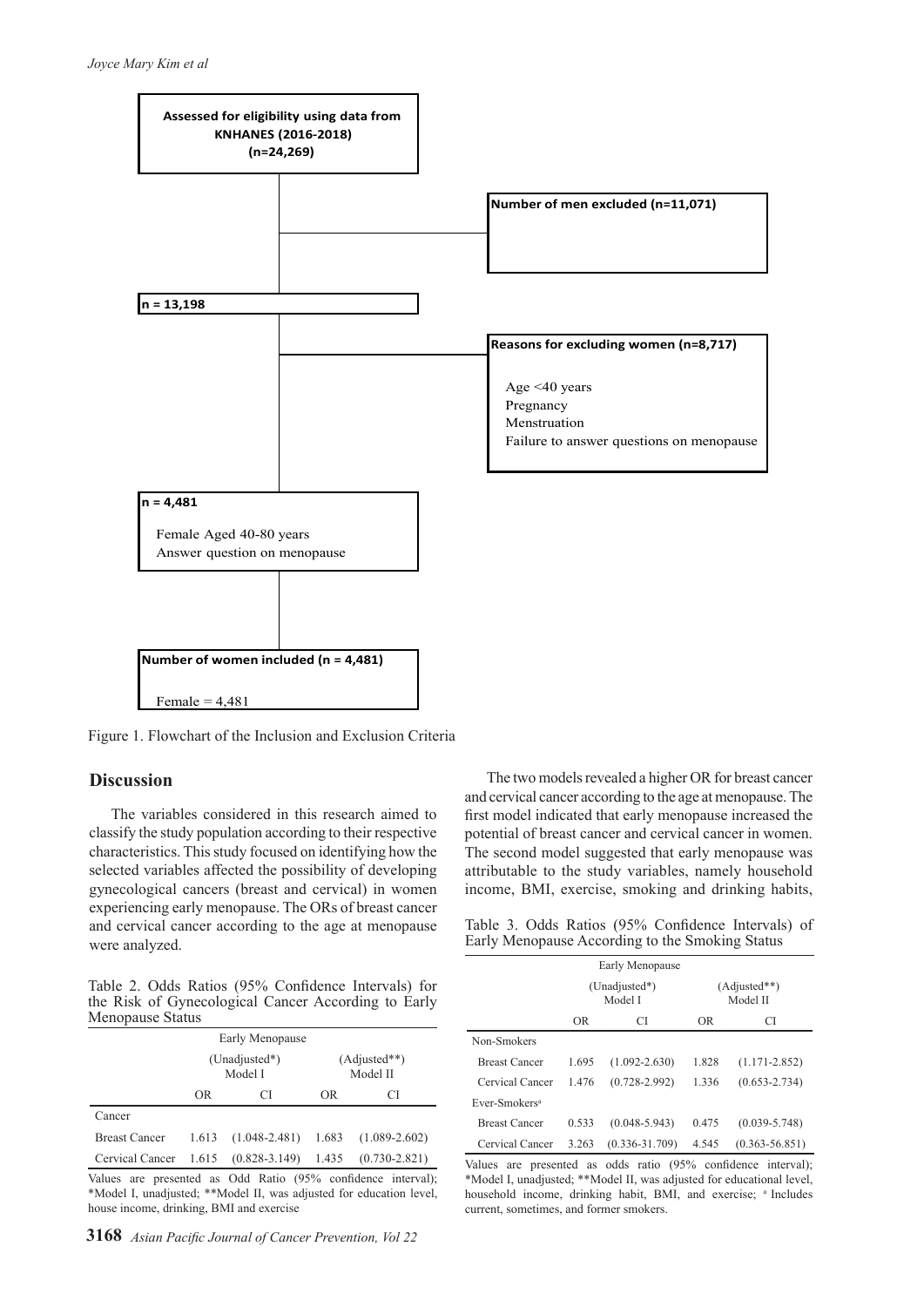and education levels, which increased the possibility of women developing gynecological cancer. These findings were supported by Rosenberg et al., (2013) who found a close association between early menopause and the incidence of breast cancer. The study also showed that negative symptoms such as weight gain, fatigue, sleep challenges, and depression and anxiety, may characterize early menopause associated with the increased risk of breast cancer.

According to Shuster et al., (2010), 25% of breast cancer cases involve premenopausal women and 75% involve menopausal women. Therefore, early menopause can be considered a risk factor for breast cancer. A study by Taneri et al., (2016) also found that natural menopause was associated with a reduced risk of breast, ovarian, and endometrial cancers. This indicated a decreased occurrence of breast cancer and cervical cancer in patients who experienced menopause at the normal age.

The incidence rates of early menopause in women raise a serious public health concern (5%, early menopause; 1%, premature menopause) (Faubion et al., 2015). Thus, larger numbers of women are at risk of breast cancer and cervical cancer due to early menopause. Studies have proposed that coping with this challenge requires addressing the behavioral aspects associated with early menopause. Smoking is a modifiable and independent risk factor for early menopause. A study by Yang et al., (2015) on Korean women revealed that the menopausal age of current smokers was considerably lower than that of never-smokers. Therefore, addressing the challenge of smoking in women could significantly reduce the incidence of gynecological cancer. Moreover, according to Whitcomb et al., (2018), modifiable risk factors can have a significant impact on the aging of ovaries, and further, that smoking is also a lifestyle factor that can affect the timing of menopause significantly. In this study, the never-smoker status was significant, as the number of participants who had not smoked in their lifetime was low. The findings of this study have created a new area for future research which, when using more extensive data sets, should investigate smoking as an effect modifier.

The major strength of this research was its large sample size that helps reduce statistical noise due to variations in participants' characteristics (Andrade, 2020). This implies that the results of our research were authentic and reliable. Further, the large sample used in this research ensured that the study population is more representative of the entire Korean women population. Thus, the generalizations developed from this research can be used for policy formulation and further research. Furthermore, the study findings were consistent with those of past studies; hence, the findings have external validity.

Our study also had limitations. First, it was not possible to verify the participants' responses in the study. Therefore, the results may be affected by potential biases due to the possibility of incorrect answers. Further, this study did not extensively address the scope of smoking, particularly the association of passive smoking and early menopause with the occurrence of gynecological cancer. Passive smoking should have been considered a significant concern in this research since it affects many women who do not

actively engage in smoking behavior. The non-inclusion of passive smoking in this research limits the scope of the study. More robust mathematical analyses using regression and correlation models should be applied to enhance the reliability of the research results.

To conclude, the findings of this study suggested that smoking is positively correlated with a reduction in the menopausal age of Korean women. Moreover, this study identified an association between the occurrence of early menopause and gynecological cancers. Those who experienced menopause before the age of 50 years had (OR=1.613, 95% CI 1.048-2.481) of developing breast cancer than those who experienced menopause after the age of 50 years which was statistically significant. Additionally, early menopause and breast cancer were not associated in patients of the ever-smokers group, while those in the never-smokers group had (OR=1.695, 95% CI 1.092-2.630) of developing breast cancer. Thus, the association between early menopause and breast cancer is relevant, especially in non-smokers.

# **Authors Contribution Statement**

Joyce M. Kim, Yeun Soo Yang, Su Hyun Lee, and Sun Ha Jee contributed to the design and implementation of the research, to the analysis of the results and to the writing of the manuscript.

# **Acknowledgments**

## *Funding statement*

This study was supported by the National R&D Program for Cancer Control through the National Cancer Center (NCC) and funded by the Ministry of Health & Welfare, Republic of Korea (HA21C0142).

## *Ethics approval*

Data for this study trial registration (KNHANES) have been approved by the KCDC Research Ethics Review Committee annually since 2016-2018 (IRB No. 2018- 01-03-P-A). Therefore, no ethical approval nor informed consent are required.

## *Availability of data*

Korea National Health and Nutrition Examination Survey (KNHNE).

## *Conflict of interest*

The authors declared no potential conflicts of interest.

# **References**

- Andrade C (2020). Sample size and its importance in research. *Indian J Psychol Med*, **42**, 102–3.
- Andrade C (2015). Understanding relative risks, odd ratio and related terms, as simple as it can get. *J Clin Psychiatry*, **76**, e857–61.
- Eng VA, David SP, Li S, et al (2020). The association between cigarette smoking, cancer screening, and cancer stage: a prospective study of the women's health initiative observational cohort. *BMJ Open*, **10**, e037945.

*Asian Pacific Journal of Cancer Prevention, Vol 22* **3169** Faubion SS, Kuhle CL, Shuster LT, Rocca WA (2015). Long-term